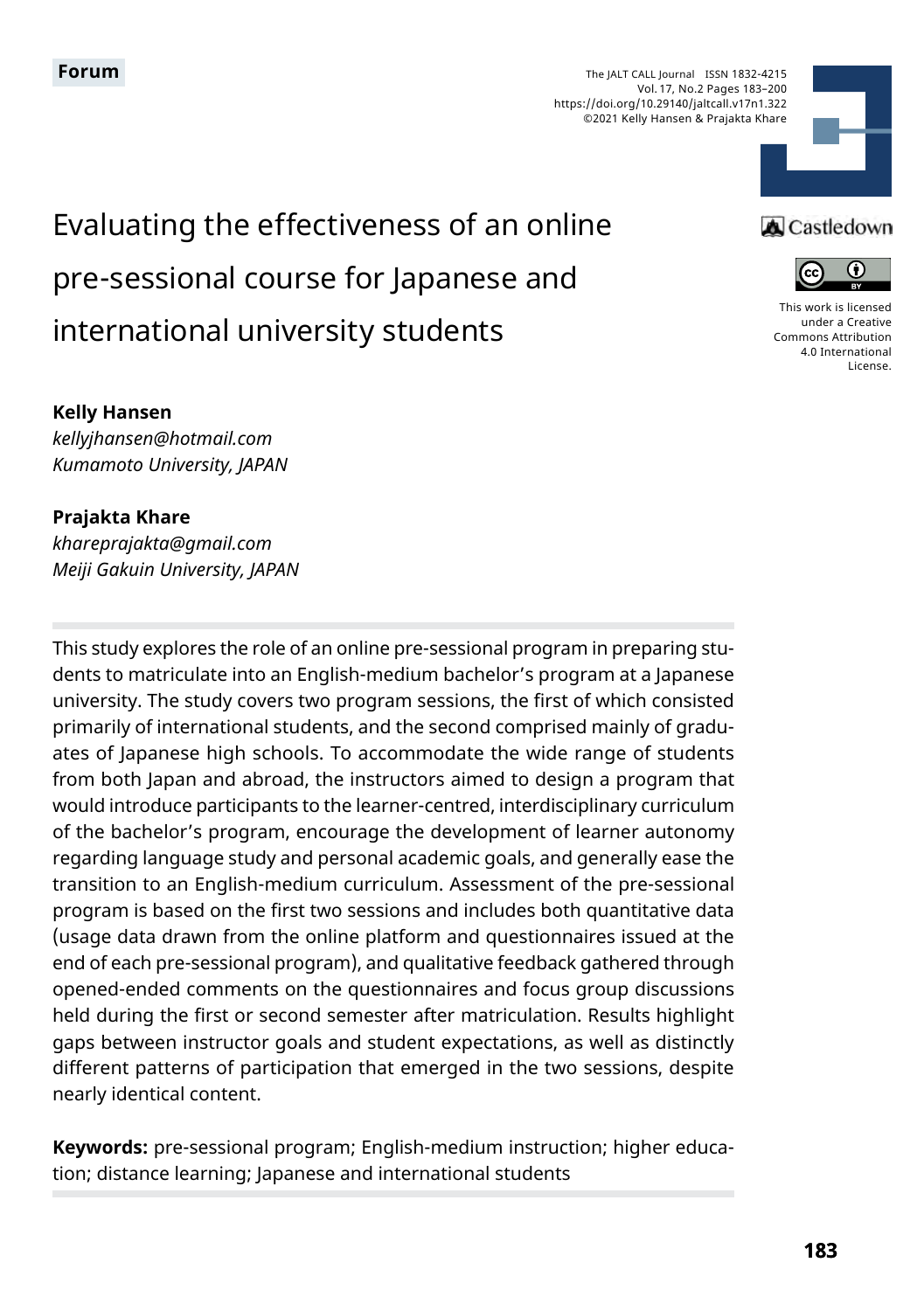# **Introduction**

This study examines the design, implementation, and evaluation of a 6–8 week online pre-sessional program (hereafter referred to as PSP) designed for Japanese and international students preparing to start an English-medium bachelor's degree program (EMDP) at a Japanese national university.**<sup>1</sup>** The PSP was implemented together with the launch of this new EMDP in 2017 as part of Japan's Top Global University Project (TGUP, aka SGU, or Super Global University), a ten-year initiative started in 2014 and funded through MEXT (the Ministry of Education, Culture, Sports, Science and Technology). The project provides funding to 37 selected Japanese universities to pursue policies that aim to make them more competitive internationally. EMDPs contribute to this by increasing the number of international students and faculty studying and working in Japan.

The EMDP in this study accepts applications from both Japanese and international students, with the aim of achieving a fairly equal balance of secondary school graduates from both Japan and abroad. In keeping with the MEXT initiative to make Japanese undergraduate degree programs a reasonable option for international students, Japanese language ability is not required for admission, and there are no Japanese language requirements for graduation. For Japanese applicants, the EMDP is promoted as an opportunity to have an international experience without leaving the country, a strategy designed to address growing concerns that fewer Japanese students are studying abroad long enough to acquire competency in foreign languages, despite the increasing demand for "global human resources" (*guro-baru jinzai)* on the job market.**<sup>2</sup>**

 The EMDP offers two enrolment periods each year. Those who matriculate in the fall (October) consist primarily of graduates of international schools in Japan or secondary schools abroad [hereafter referred to as the international group]. Those who matriculate in the spring (April) consist primarily of graduates of secondary schools in Japan [hereafter referred to as the Japanese group]. This study is based on two PSP sessions, conducted for the first two batches who enrolled in fall 2017 and spring 2018.**<sup>3</sup>** An informal questioning of colleagues working at other universities across Japan suggests that pre-matriculation assignments typically take the form of extended readings and reports to be submitted at the beginning of the first semester. The PSP elaborated in this study is considerably different in design, learning resources provided to students, and the extent of instructor involvement.

The aim of this study is to evaluate the effectiveness of the PSP based on student participation and feedback, thus drawing lessons for such programs in the future. Discussion considers demographics of participants, levels of participation, English language ability, and differences between participation patterns that emerged in the two sessions.

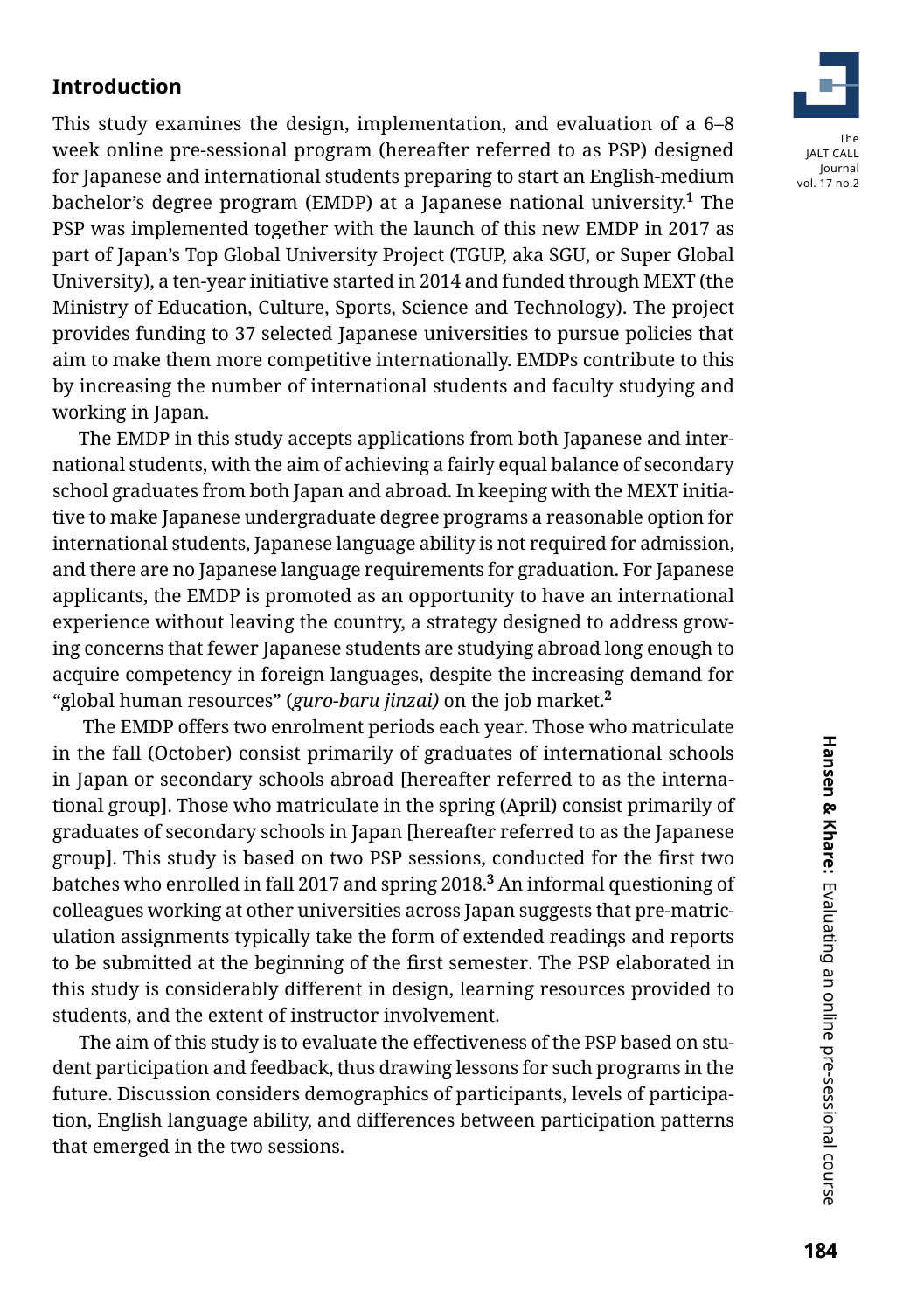# **PSP design and methodology**

With more and more students going abroad long-term to pursue undergraduate degrees, pre-sessional programs have become increasingly commonplace. Varying in length from a few weeks to several months, PSPs most often focus on the development of linguistic and cultural competence in the target environment as a crucial prerequisite for academic success among degree-seeking international students. Bradford (2013) notes that in European countries, where EMDPs have a much longer history, linguistic challenges are a primary concern because students who cannot manage course content in English may lead to instructors lowering academic standards. Copland and Garton (2011), in their study of international students studying in a PSP, assert that difficulties faced by international students, categorized into four groups (academic, social, cultural, and personal), are all lessened to some extent when students have stronger skills in the target language.

Drawing on both social sciences and natural sciences, the EMDP in this study emphasizes interdisciplinary studies, and offers students flexibility in creating an individualized curriculum incorporating two or more academic fields. This is considered one of the main strengths of the EMDP, but it is also one of the most challenging aspects, as it places a heavy burden on students to formulate goals and take initiative in the design of their own curriculum. Many students would also be in an English-medium academic environment for the first time, in a program in which small seminar classes rather than large lectures would be the norm. Others would be moving to a foreign country with no prior knowledge of the language. With these factors in mind, instructors were tasked with developing a PSP that would accomplish the following:

- 1. introduce the field of interdisciplinary studies.
- 2. familiarize participants with a learner-centred instructional approach.
- 3. promote learner autonomy regarding language skills and personal academic goals.
- 4. facilitate the transition to an EMDP and/or life in a foreign country.

The PSP would require participants to spend approximately four hours per week over a six to eight-week period and could not hope to approximate a typical on-site PSP, in which full immersion in the target language may lead to a significant jump in language skills prior to the start of a degree program. However, as Dewaele, Comanaru, and Faraco (2015) have shown, even a relatively short PSP can have an impact by significantly reducing Foreign Language Anxiety (FLA) and increase Willingness to Communicate (WTC). In addition, findings by Thorpe *et al.* (2017), who examined the effectiveness of PSPs in preparing students with weak skills in the target language, suggest that establishing connections with students prior to matriculation may have a positive impact. In particular, they note the value of on-line study resources in areas such as teaching approaches and subject-specific language, in order to enable students to integrate more swiftly into an unfamiliar academic environment.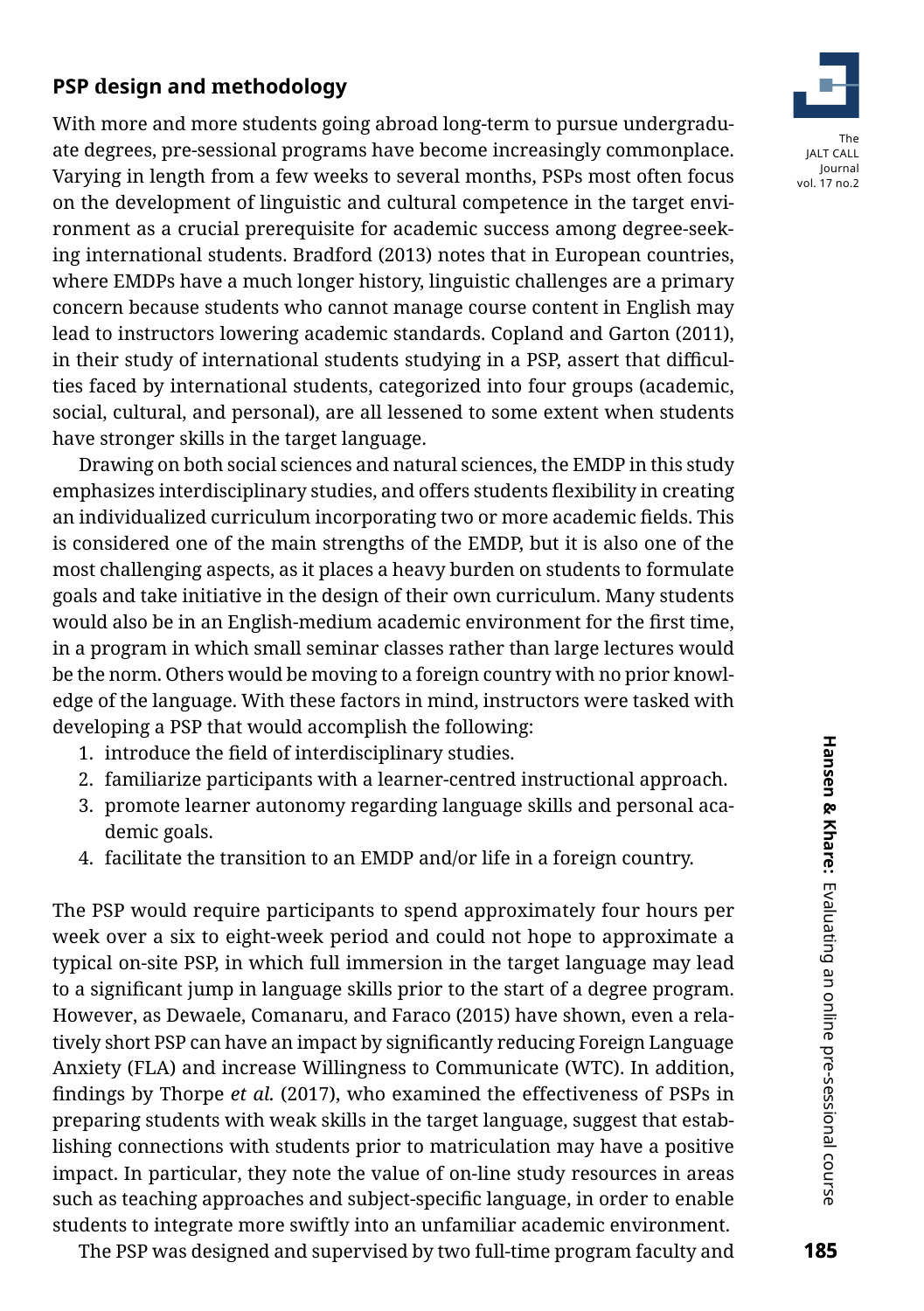administered through Moodle, an online learning management system. Moodle was chosen because it can be accessed by computer, tablet, or smart phone, and does not require downloading of any special software. With the assistance of university technical support staff, participants' email accounts were registered on the system. During the week prior to the start of each session, students received instructions via email for registering in the program. Instructors, supported by university tech staff, assisted students with troubleshooting, and all were able to successfully access the system prior to its start. Because participants lived around the world in different time zones, no real-time group meetings were planned. Participants were asked to complete assignments in two areas: a community reading with online discussion, and language learning journals.

# *Participants*

As mentioned above, this study is based on the first two cohorts which enrolled in fall 2017 and spring 2018. The first batch comprised 31 students representing 16 nationalities from Asia, Europe, Africa and North America. This group included 10 native or near-native speakers of English who were assessed as not requiring remedial English study (see below for details). Among this batch were four Japanese returnees who had completed at least one year of education outside of Japan. The spring group comprised 31 students, almost all graduates of Japanese high schools, including 5 native/near native speakers of English who would not require remedial English study (see below for details). This group included five Japanese returnees who had completed at least one year of education outside of Japan (see Table 1).**<sup>4</sup>**

|                             | <b>International Group</b><br>(Fall 2017) (graduates of<br>international schools or other<br>secondary schools abroad) | Japanese Group (Spring<br>2018) (primarily graduates of<br>Japanese secondary schools) |
|-----------------------------|------------------------------------------------------------------------------------------------------------------------|----------------------------------------------------------------------------------------|
| Students not requiring      | 10                                                                                                                     | 5                                                                                      |
| remedial English study.     |                                                                                                                        |                                                                                        |
| Students requiring remedial | 21                                                                                                                     | 26                                                                                     |
| English study.              |                                                                                                                        |                                                                                        |
| Total                       | 31                                                                                                                     | 31                                                                                     |

**Table 1**. Participants

Language preparedness was assessed using two diagnostic exams – an English language proficiency exam and a writing exam – administered during orientation week after the students had arrived on campus. Due to a shift in university policy, the proficiency exam administered to the international group was the TOEIC (Test of English for International Communication, reading and listening components only), while the Japanese group took the GTEC (Global Test of

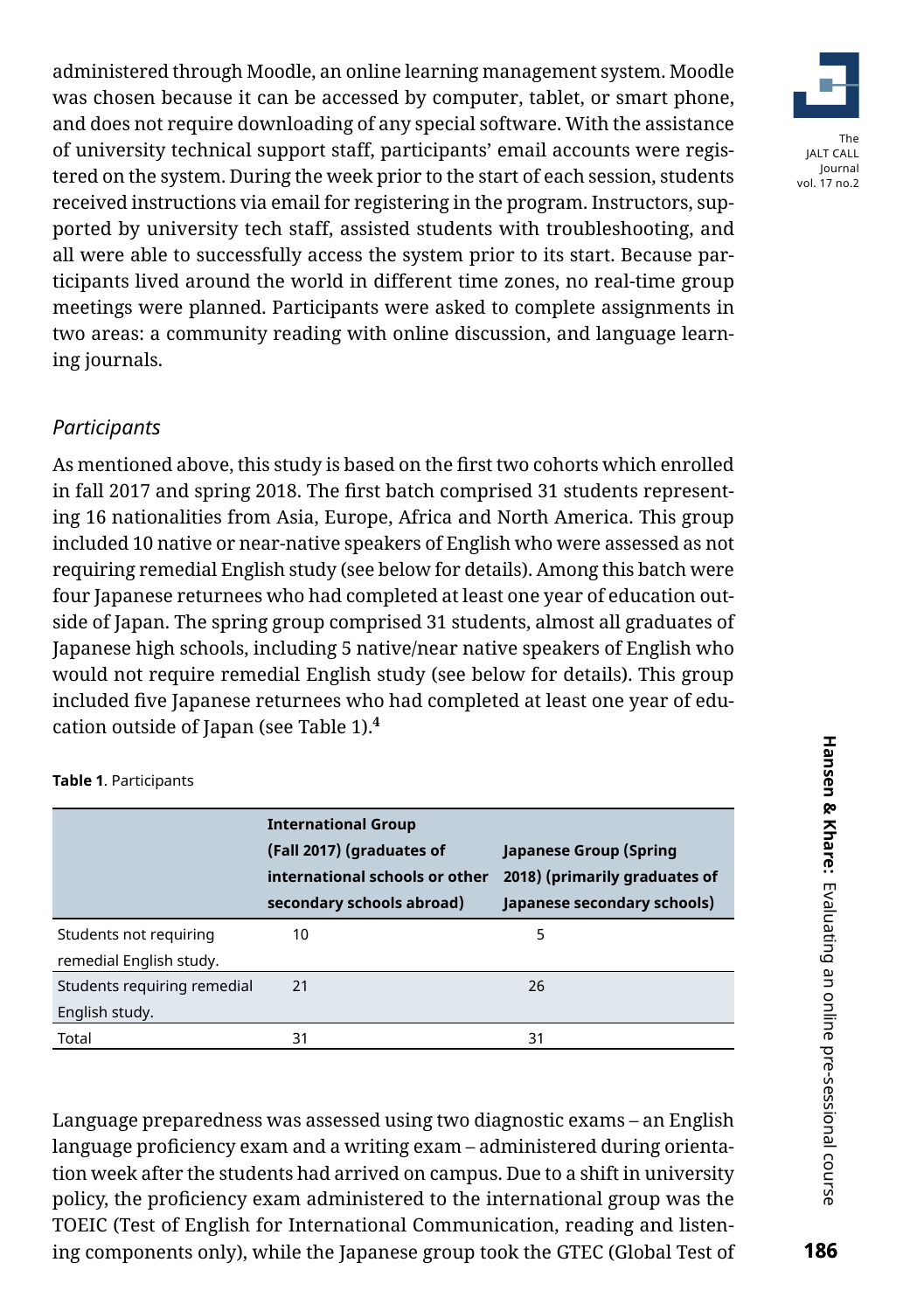English Communication, reading and listening components only). Among the international group, 25 students took the TOEIC, and four scored below 600, the minimum score set by the EMDP needed to complete coursework in English. These students were advised to enrol in skill-based ESL classes (reading, listening, and/or speaking) as appropriate. Among the Japanese group, all 31 took the GTEC and seven students scored below 260, which according to the GTEC conversion chart is equivalent to a score of 600 on the TOEIC. These seven were also advised to enrol in skill-based ESL classes. All students in both groups took a diagnostic writing exam scored by two graders, who evaluated language, content, organization and cohesion. Those scoring below 60 on a scale of 100 (considered a passing score in the EMDP grading system) were advised to take one or more remedial courses in academic writing. This included 21 from the international group, and 26 from the Japanese group.**<sup>5</sup>**

#### *PSP contents*

Participants were asked to complete two tasks each week. First was a community reading, which consisted of completing an assigned reading and responding to discussion questions via online forums. The reading aimed to encourage participants to reflect on the meaning of interdisciplinary studies and share their thoughts in an interactive online forum similar to the seminar-style format of classes offered in the EMDP. The second task was to complete at least two hours of independent language study per week (either English or Japanese), and report progress via online journals accessible only to the participant and the instructors. The journal aimed to encourage learner autonomy regarding language skills and academic goals. It was also hoped that both tasks would facilitate the transition to the EMDP by allowing participants to get to know classmates and faculty prior to arriving on campus. The two tasks are described in more detail below.

For the community reading, the text selected was Tracy Kidder's *Mountains Beyond Mountains* (2003), a nonfiction narrative which focuses on the work of Dr. Paul Farmer, who spent many years in Haiti working to improve healthcare. As Kidder makes clear, Farmer's success is due in large part to his dual academic background in medicine and anthropology, which allows him to understand health concerns within the broader context of socio-political issues. As such, he serves as a model for the strengths of interdisciplinary studies, which encourage problem-solving from a range of perspectives. Participants were provided with extensive study guides including background information, links to useful websites for further information, short summaries of each chapter, and vocabulary lists to aid ESL students. Discussion topics created based on Bloom's revised taxonomy were designed to encourage participants to apply a range of critical thinking skills (Anderson, 2014, p. 27–37). The taxonomy targeted three basic objectives: (1) knowledge and comprehension, (2) application and analysis, and (3) synthesis and evaluation (Appendix B). Instructors posted only minimal comments on the forums, in the hope that student voices would take centre stage. Participants were encouraged to not simply post comments,

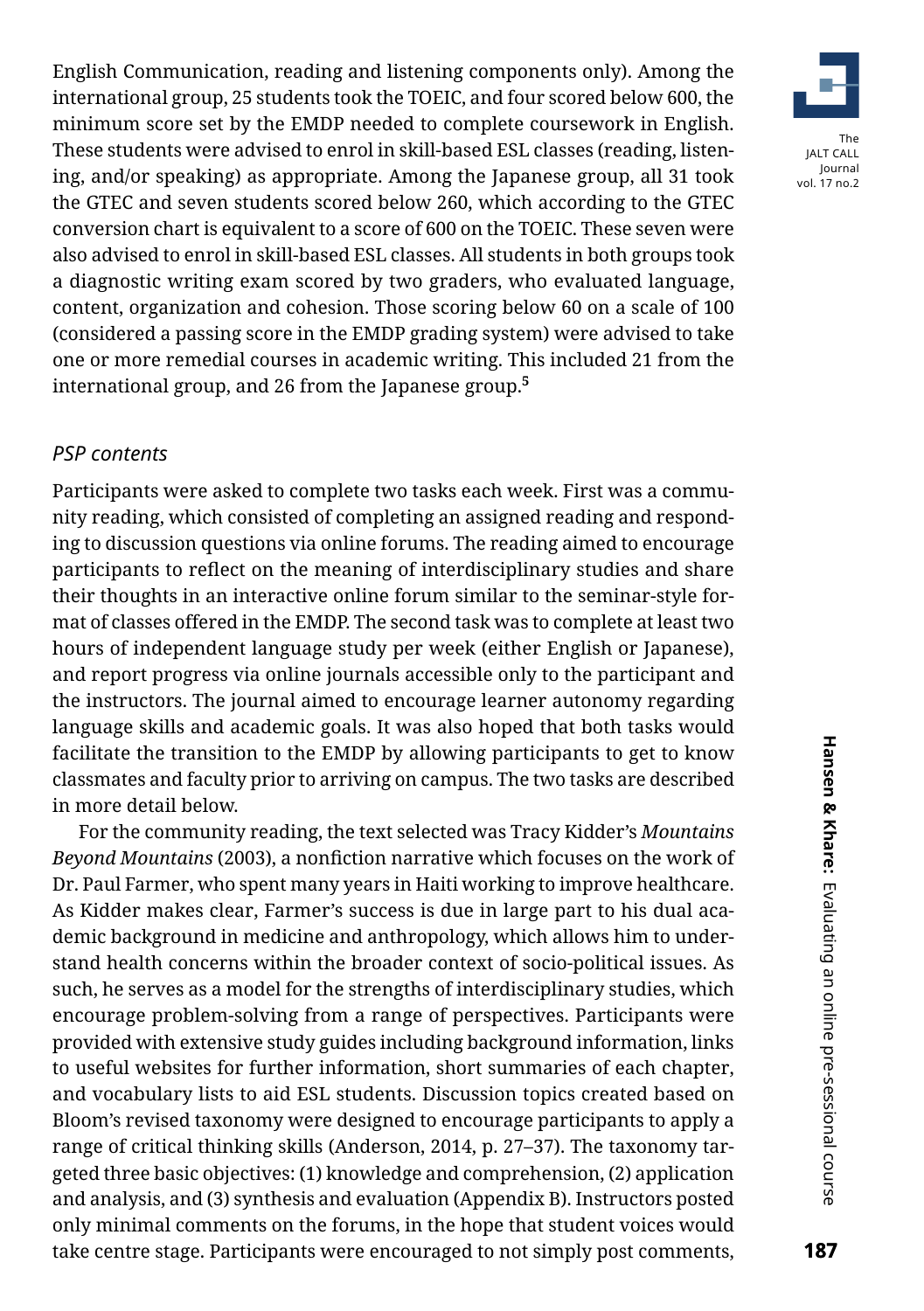but to read previous posts and respond to others. The community reading concluded with a final wrap-up session on campus during orientation week.

For the online journals, no specific assignments were given. Instead, instructors attempted to help students articulate their academic interests, and then guided them to related study material. A bank of language resources specifically related to first-year classes was created, including online flashcards and accompanying quizzes containing EAP (English for Academic Purposes) terminology developed with support from cooperating program faculty. Follow-up quizzes gave students an opportunity to test their ability to use the terms in context.**<sup>6</sup>** Participants were encouraged to take initiative in studying from material on the Moodle page, or selecting other material to meet their language goals. Instructors used the online journals to pose questions or offer suggestions, answer specific questions related to language study, or simply to encourage participants to maintain a regular study schedule. Because students were moving into an English-medium program where they might have little or no guidance from language faculty on a regular basis, the development of learner autonomy was a key goal of the language journals.

### **Data collection**

In the hope of evaluating different dimensions of participants' experiences, a triangulated methodology was used. First, quantitative performance data was drawn from data collected on the Moodle page, indicating how often participants visited the site, and what sections they viewed and participated in, or responded to. Second, participant feedback was elicited through structured questionnaires administered to both batches of students at wrap-up sessions during orientation week. Questions included the time that they spent on PSP each week, the activities they participated in, how much of the shared reading they completed, their opinion about the length of the program etc., and one open-ended question inviting comments on any areas not covered in the questions (Refer to Appendix A). Finally, the questionnaire responses from the two batches were used to develop further open-ended questions. These were then used as topics for focus group discussions combining all students from both fall and spring batches. Focus groups are used to collect data about the perception of participants, to better understand how people feel or think about an issue, idea, product or service. Stimulating interactions among group participants generate more information than individual interviews (Stewart and Shamdasani 2014). In this case of this study, it was hoped that focus groups might allow for topics not covered in the questionnaire to emerge. Focus groups were conducted six to eight weeks into the spring term, approximately eight months after the first PSP, and two months after the second one. Specifically, 13 focus groups of about 40 minutes each were conducted. Each group included 3 to 5 students, a mix of students from October and April batches. In the focus groups students were asked to define the goals of the PSP, and to reflect on connections to or similarities with the course content or general curriculum

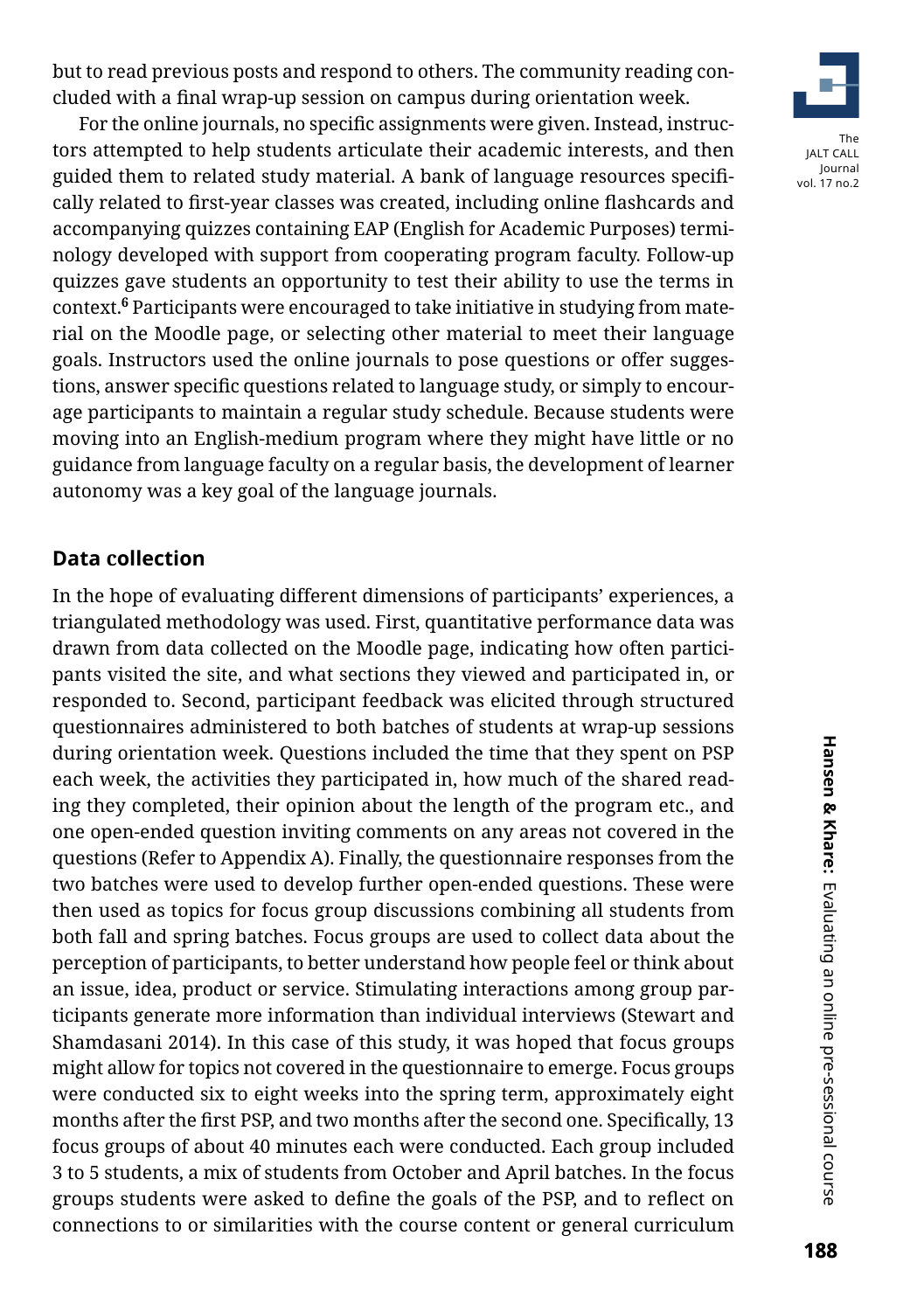of the program. All focus group discussions were recorded with the consent of the participants.

# **Results**

As shown in figure 1a, about 61% of the international group strongly felt that the PSP helped them connect with their classmates prior to starting the EMDP. Many reported that they enjoyed being able to communicate with classmates before arriving on campus and interpreted this as a primary purpose of the PSP. As one student explained, "I really enjoyed being able to talk [and] discuss with my classmates before meeting everyone in person". Overall, this group gave a range of responses when asked about the goals of the PSP, including the following:

For the instructors to understand the students' background and perspectives, which would help professors design classes.

To help us get used to school work. To give us an idea (mental picture) of what to expect in the program. So that the classes don't seem too foreign to us.

For us October students the language part (of the PSP) was more about, so you are coming to Japan and you must be able to write and read hiragana/ katakana, you must know how to write your name.. for the documents etc.…

In contrast, only 26% of Japanese group felt the PSP helped them connect with classmates (Figure 1b). Instead, the majority interpreted the primary purpose of the PSP as improvement of English abilities, especially regarding extended academic readings. Comments from the focus groups included the following:

I think getting English skills was the main goal.

To improve our English writing skills and learn how to write our opinion.

I think it was to brush up our English skills and to get used to reading English, since I believe most of the April students are not really used to reading English books.



**Figures 1a and 1b**. Did the PSP help in connecting with classmates?

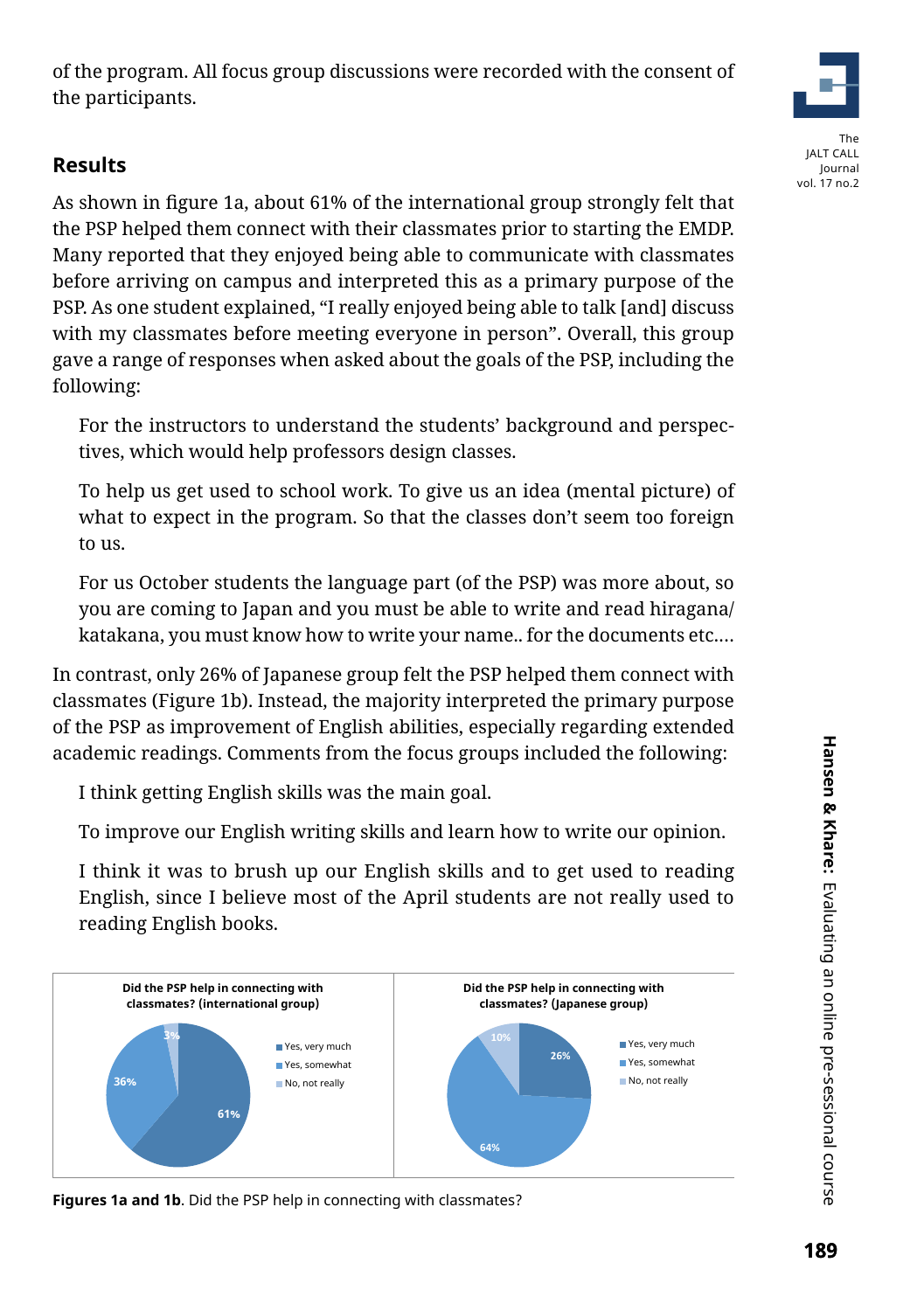The component of the PSP that generated the most comments was the shared reading assignment, *Mountains Beyond Mountains*. During the focus groups, students from both groups tried to interpret the goals of the PSP based primarily on this component. Most of the international students linked the themes of the book with the interdisciplinary framework of the EMDP. However, only a very small number of students from either batch reported completing the entire reading assignment. Many students emphasized how much dictionary work was needed to complete weekly reading assignments. As one student explained, "I felt that the vocabulary words used in MBM were too difficult and [I found it] made me hard to understand the contents." "I think the book we were given was a little difficult."

The participation rate in weekly discussion forums for the international group was high in the first week, with 93% of students responding to at least one question.**<sup>7</sup>** However, the response rate began to fall consistently from the fourth week when it dropped to 64%, and eventually reached 38% by the final week (Week 8). 32% of participants participated consistently in the discussion every week until the end.

The Japanese group had a more regular response rate on group forums throughout the program. Approximately 80% attempted at least one discussion question every week, although a larger number chose the simpler questions which fell within the "Knowledge and Comprehension" category. (See Appendix B for sample discussion questions.)



**Figures 2a and 2b.** Hours spent on PSP each week

A key difference between the two groups was the timing of postings. Although participants in the international group tended to post responses throughout the week, responses by the Japanese group were almost all posted on the last day of each week, shortly before the forum closed. Possible reasons for this are discussed later. During the focus groups students spoke about their participation in the discussion activity and admitted to not discussing the reading assignment sufficiently. As one student noted, "What they wanted us to do in the PSP is comment on each other's responses; but I really did not do that. I did it just once." Several commented that the same 4–5 students always took the lead in responding to the discussion questions. The students who posted later during the week would pick from the earlier responses, write a shorter version or simply copy from them.

Participation in language journals varied significantly between the two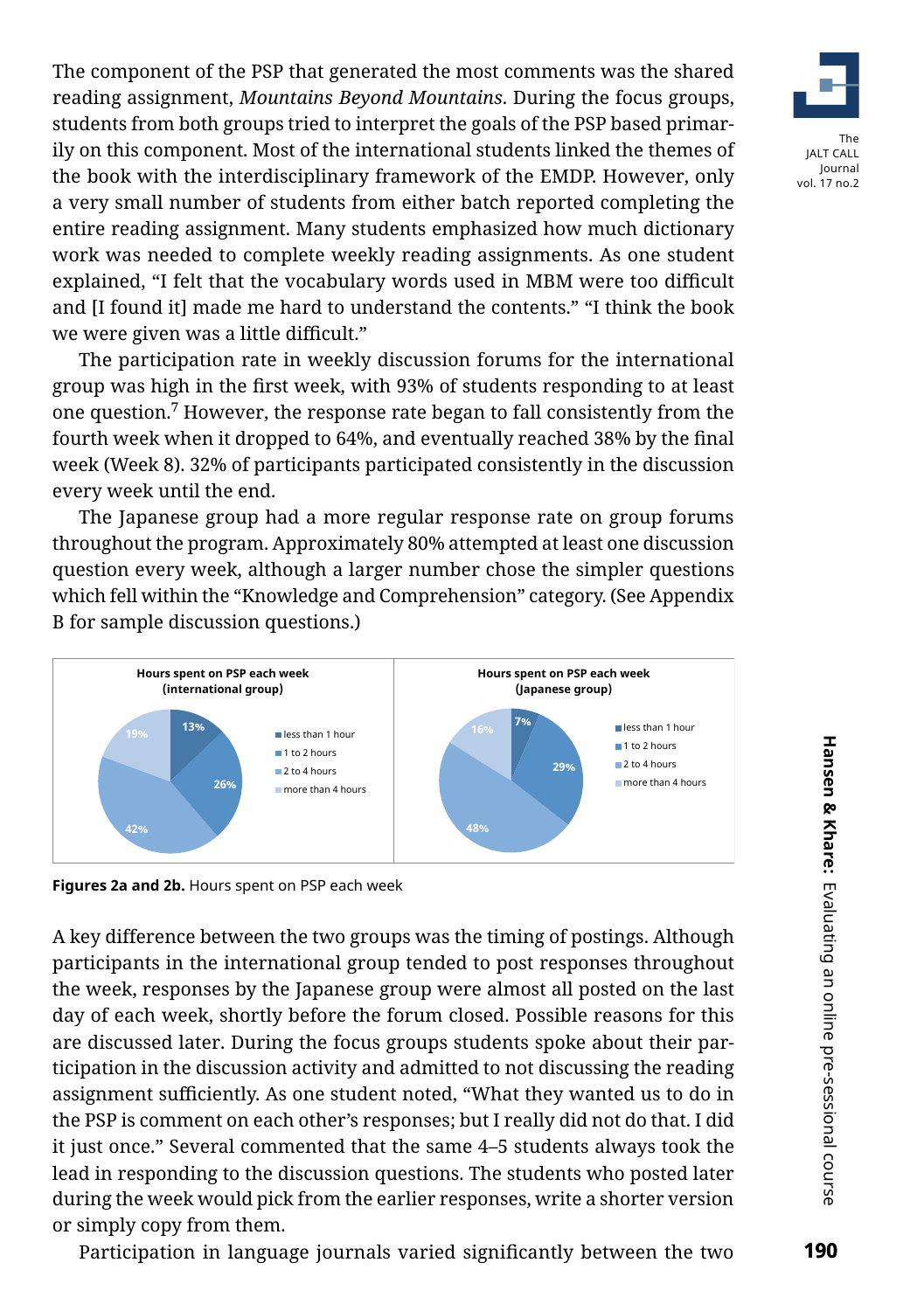groups. For both sessions, participants were asked to post at least once a week. Among the international group, approximately half completed at least five of eight assigned postings. Figure 3a shows that the participants in the international group spent most of their time on weekly discussion blogs, vocabulary flashcards and accompanying quizzes created for the PSP, and Japanese language study using outside material. Among those who posted less than half the time or not at all, reasons cited included full-time study at a language school, internet problems, or lack of time due to family vacations or moving preparations.

The Japanese group posted more consistently. Approximately 65% reported using the PSP quizzes, and particularly those with lower skills felt this helped them understand English-medium content courses right from their first term in the EMDP with greater ease. This suggests that acquiring basic EAP vocabulary in one or two fields, a goal which can reasonably be achieved in a short PSP, can significantly ease the transition to a student's first classes in English. However, nearly 80% used outside material for their independent language study. Despite instructor encouragement to focus on authentic listening or reading activities in preparation for English-medium classes, many students in this group continued to use textbooks recommended by high school English teachers in Japan aimed at preparation for a standardized English test such as the TOEIC or Eiken (*Jitsuyō eigo ginō kentei,* or *Eiken Test in Practical English Proficiency)*.



**Figures 3a and 3b.** Student reports on participation in PSP components

Both batches listed the weekly discussion blogs as one of the most beneficial components of the PSP. After the first PSP, instructors speculated that the length of participant responses may have discouraged some from reading others' posts and responding, especially those with weaker English skills. With an average length of 400 words posted by the international group, many of the forum threads became quite lengthy. To encourage greater interaction, a limit of 100 words was introduced for the Japanese group, which did have slightly better and more stable responses throughout the six weeks of this PSP course. Of the 31 participants, 26 attempted at least one discussion question each week. As mentioned previously, this group was given a wider choice of discussion topics but tended to choose the more straightforward topics that did not require complete reading or comprehension of the text, falling within the "Knowledge and Comprehension" category. As with the online forums, participants who failed

The JALT CALL Journal vol. 17 no.2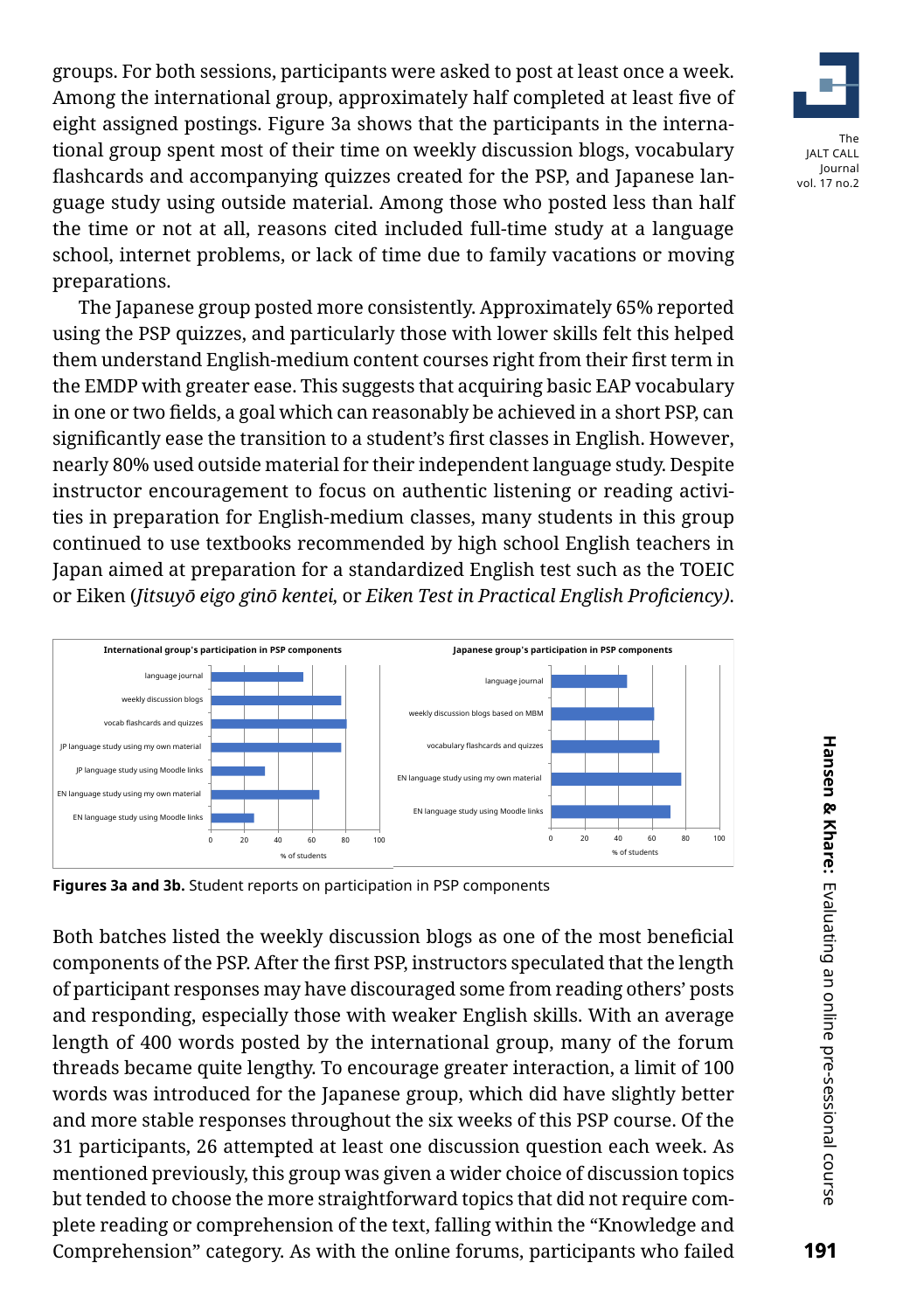to post regularly cited busy personal schedules related to moving or graduation as the primary reason for not completing assignments.



The JALT CALL Journal vol. 17 no.2



**Figures 4a and 4b.** Components of the PSP that were most beneficial

# **Discussion**

The PSP in this study attempted to anticipate linguistic and academic challenges which a group of diverse international and Japanese students would face when starting an EMDP at a university in Japan. Returning to the original four goals around which the PSP was designed, the above findings suggest that the PSP met with good success despite clear areas for improvement.

The primary means for achieving the first goal of introducing participants to the field of interdisciplinary studies was the community reading and online forum. Frequent student comments in the focus groups about the difficulty of the reading, despite access to detailed study guides and discussion questions to guide reading, suggests that many were overwhelmed by the challenge of an extended reading in English. However, the fact that both batches listed the weekly discussion blogs as one of the most beneficial components of the PSP suggests that despite the difficulty of the reading and the lack of experience posting comments in an interactive manner, participating in a public forum appears to have generated interest. Online discussions generated a somewhat wider range of responses from the international group. Interaction may have also been more meaningful for these students because English was their only common language, lending the exchanges a sense of authenticity.

The online discussion forums may have also been less effective with the Japanese group because of what Tsuchiya (2016) describes as differences in "behavioural norms" observed during EFL discussions carried out among international students in a PSP. According to Tsuchiya, Japanese participants not only speak less, but use interruptions aimed at cooperativeness rather than intrusiveness. In other words, a lively exchange of contrasting opinions is simply outside the behaviour norms of exchange for these learners. However, as noted in results above, in focus group discussions students acknowledged that they failed to follow instructions and respond to other participants' comments. This suggests that participants were gaining awareness of the student's role in a learner-centred classroom, even if they were not able to participate actively.

The tendency of Japanese participants to post to forums shortly before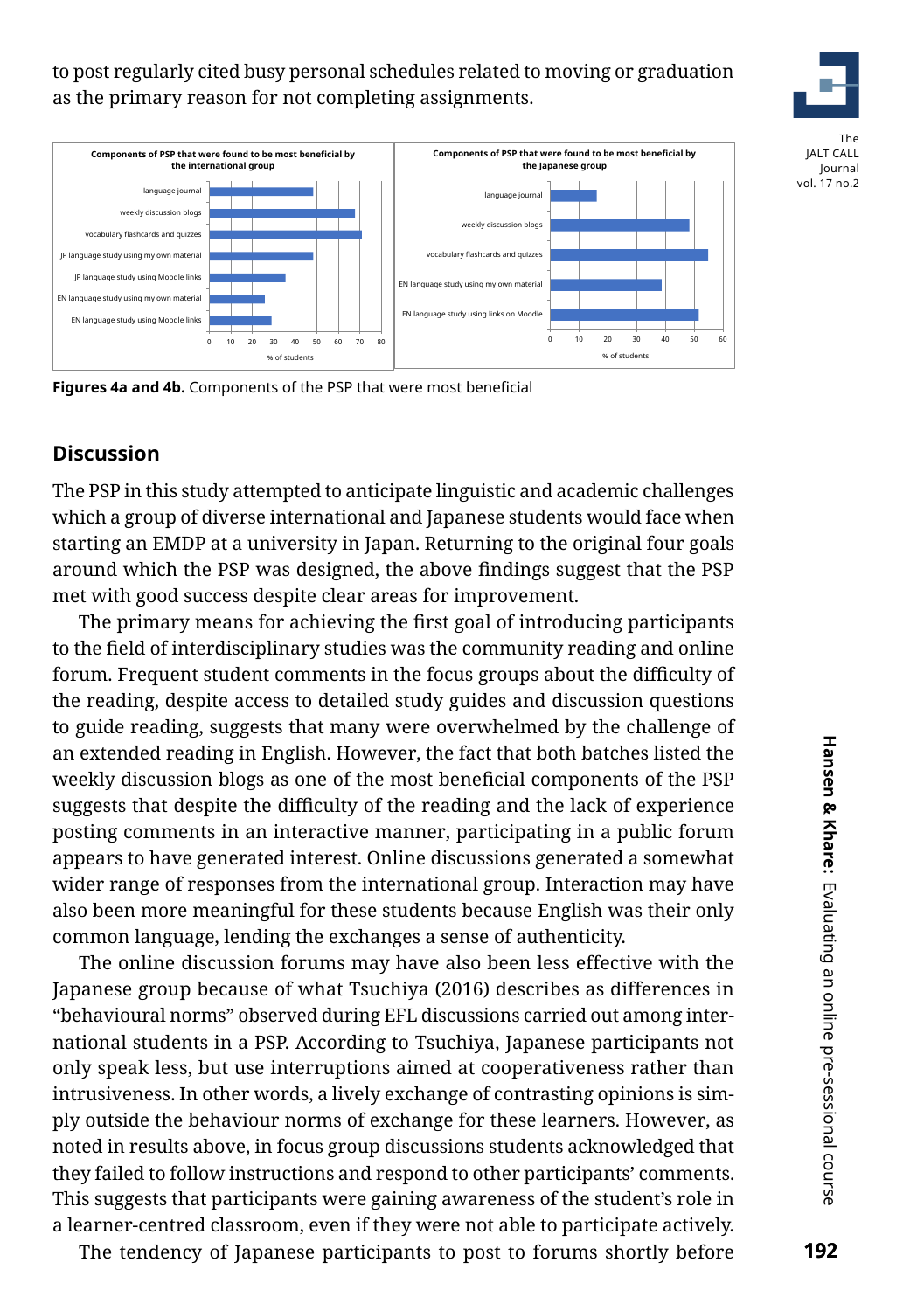weekly deadlines led the PSP instructors to speculate that the activity may have been viewed as a homework assignment rather than a forum for meaningful communication and exchange of ideas. Homework is typically defined as an activity done to either prepare students for future lessons, or reinforce previously introduced information (Corwin 2016). As noted above, most Japanese participants in this study perceived the primary purpose of the PSP as improvement of English skills, particularly reading. Student comments about the difficulty of the book, or the time needed to look up unknown words, accords with Corwin's observations that students may recognize the importance of doing homework, but may lack motivation to complete it if they find it too difficult. Interestingly, however, in the focus groups, many participants from the Japanese group discussed how this activity in particular was useful for introducing them to the discussion-based format that they later encountered in most of their classes. The value of the community reading, as well as the experience of completing an extended reading in English prior to beginning the program, may have been an awareness which came to students only after matriculating into the program.

Student journals were the primary activity designed to promote the second goal of the program: learner autonomy and development of language-learning strategies. Approaches among participants varied greatly. Those who used the online quizzes frequently attempted each one multiple times until they got a perfect score and described this as a fun activity. Several participants in the international group actively engaged instructors in dialogues that extended across the weeks on topics related to news stories, books, or online videos. This kind of exchange was less common with the Japanese group, many of whom simply reported a list of activities. A significant portion of the Japanese group later reported that rather than focusing on EAP skills to facilitate study in the EMDP, they felt more immediate pressure to continue preparing for standardized exams in order to qualify for study abroad programs in their second or third year. Although Takase (2007) suggests that extrinsic motivation to pass entrance exams is found primarily in high school students preparing to take entrance exams, student comments in this study suggest that this may continue to be a primary motivation in university as well.

In both the community reading and language journals, motivation appears to have been an issue. Given the fact that maintaining motivation has been recognized as a significant issue for online programs in general (Park & Choi, 2009; Murugaiah & Thang, 2010; McDougall, 2019), revision of PSP material should address this in greater detail. Although questionnaires and focus groups did not include questions directly addressing motivation, as indicated above, participants cited busy personal schedules related to moving or graduation as the primary reason for not completing assignments. Considering the fact that the EMDP would be the focus of their lives for the next four years, why did participants place the PSP relatively low on their priority list? A starting point might be to question them about their interest in the PSP material, particularly the community reading. Takase (2007) notes that motivation to read in an L2 is influenced by both the difficulty level and the content of the material.

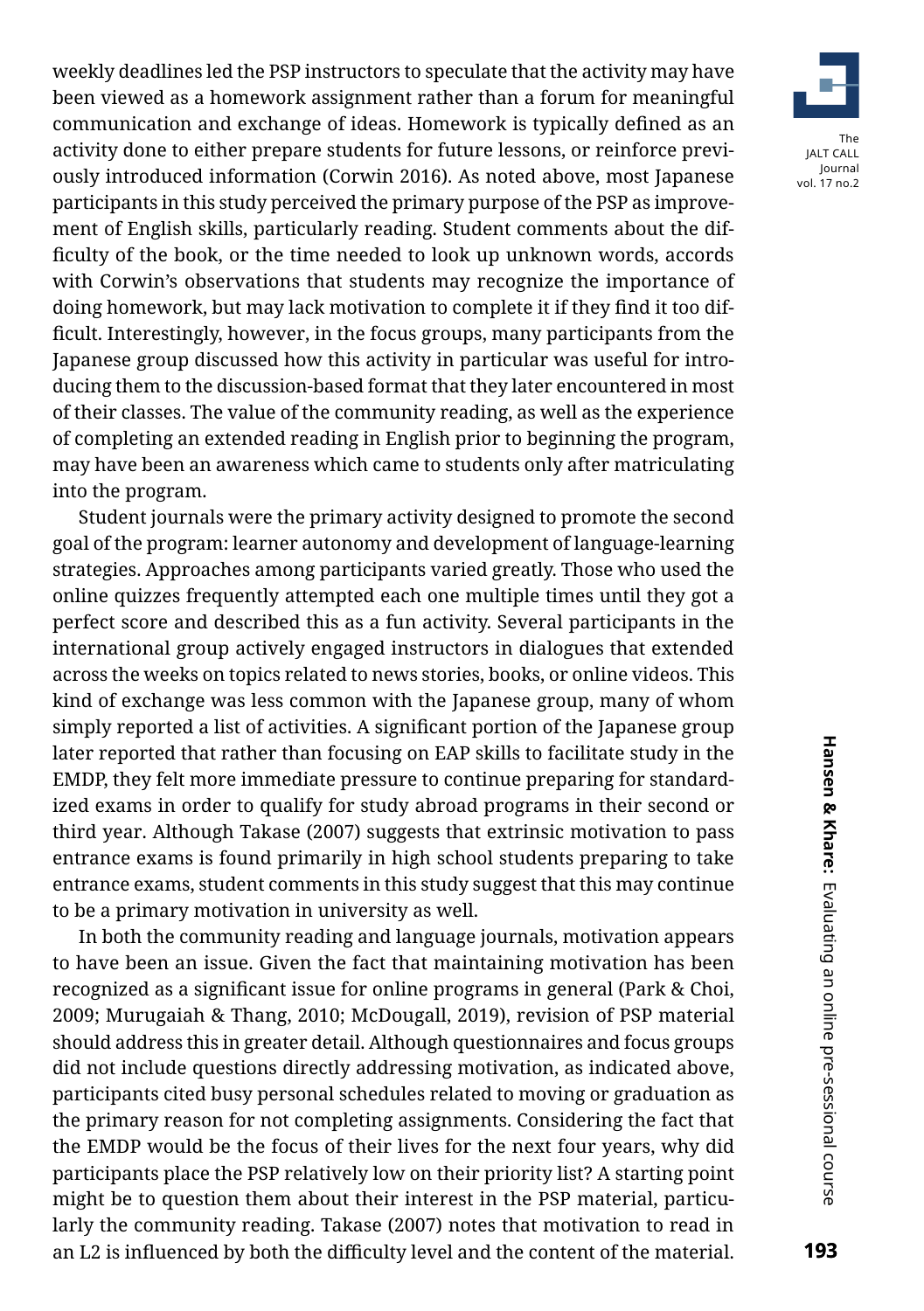Although the text chosen for the community reading was highly appropriate for introducing the strengths of interdisciplinary studies, the focus on social and medical conditions in Haiti may not have engaged participants. On a more general level, it would be useful to ask, perhaps anonymously, their motivation for enrolling in the EMDP. The instructors may have erroneously assumed that a group of primarily ESL students, or international students moving to Japan, would be highly motivated to improve their language skills. However, other factors such as early admittance to a national university in Japan prior to the entrance exam season, or the offer of a scholarship, may have been primary motivators for some.

Finally, the fourth goal of easing the transition to university life met with good success primarily with the international group. Because most of these students were coming from abroad, the PSP was their first connection with their peers. Many participants established online connections outside of Moodle and later reported that rather than the PSP, other social networking sites became their primary venue for sharing information about the logistics of moving to Japan. This was viewed positively by the instructors, as it likely gave participants a greater degree of freedom to ask questions or have frank discussions not monitored by faculty.

For the Japanese group, who were not facing the daunting task of moving to a foreign country, the transition to university life was not such a primary concern. In addition, many of the spring students appeared most eager to connect not with their Japanese peers, but with the international students who were already on campus. Several from the Japanese group were able to connect with the international students through social networking sites, and a few eager students living in the area even became frequent visitors on campus in the months prior to enrolment, informally auditing classes, or meeting with international students for meals or other social activities.

Overall, language journals allowed for more direct interaction between instructors and participants, but rather than reflecting on personal goals strengths, or weaknesses, many journal entries simply provided a report of what had been studied. Given that participants had not yet started the EMDP and had limited understanding of its curriculum, the goal of promoting learning autonomy may have been premature. Some participants may have also lacked the English skills needed to articulate their learning strategies. In the future, more concrete questions posed by instructors may yield more meaningful student responses.

# **Limitations of the study and conclusions**

Although the PSP described in this study did not progress as envisioned by the instructors, it did result in a number of benefits. For the international group, the primary advantages were the opportunity for participants to connect, exchange information, and facilitate the move to Japan, thus easing anxiety prior to the start of the EMDP. For the Japanese group, the PSP served as



The JALT CALL Journal vol. 17 no.2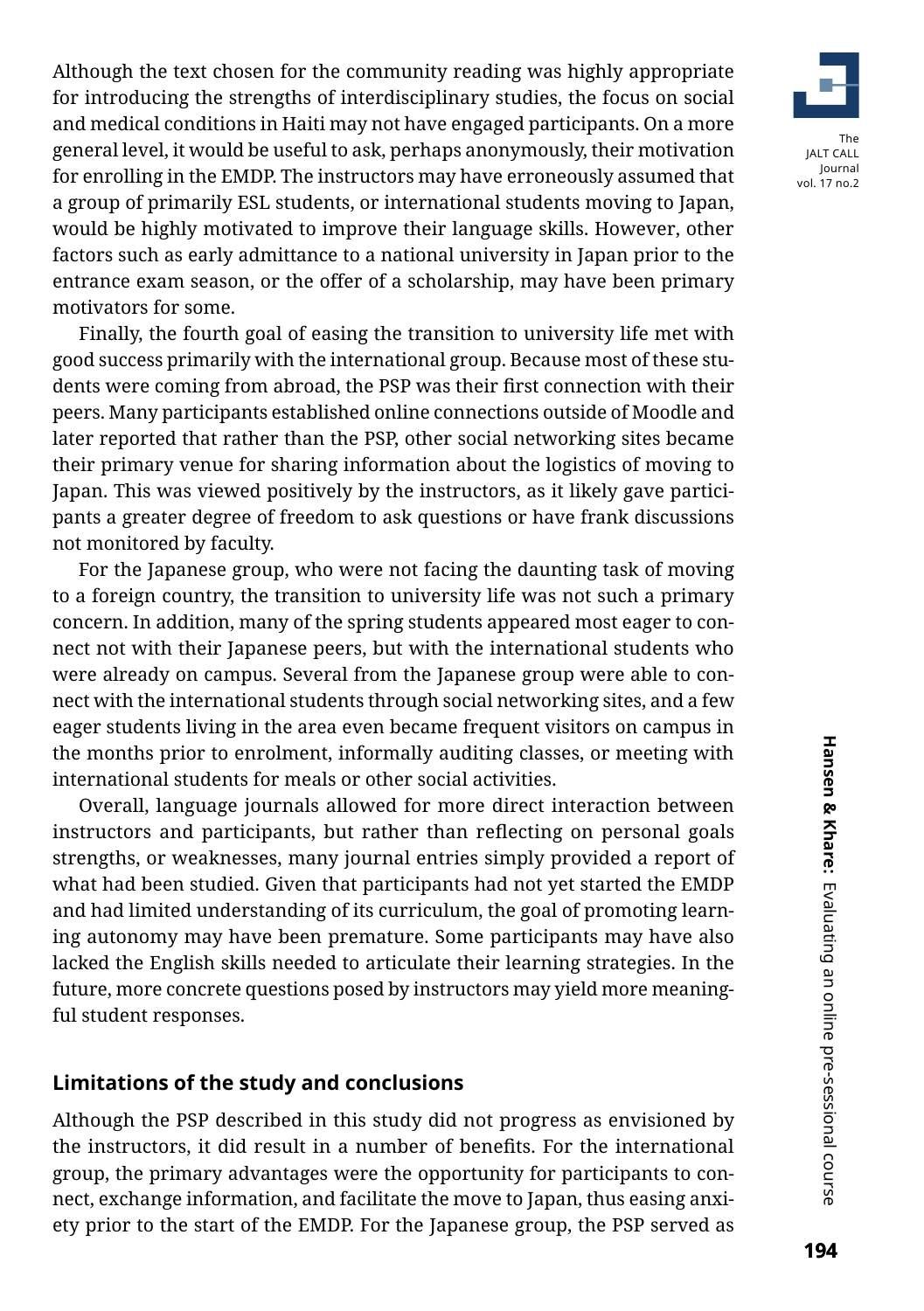an introduction to a student-centred classroom approach which participants would be expected to engage in once they arrived on campus.

A number of limitations should be noted. First, this study is based on only two PSP sessions, with a total number of just 62 participants. A wider study encompassing sessions held over a period of several years is needed to support the preliminary conclusions offered here. In addition, student feedback may have been limited by the manner in which focus groups were carried out. The international group had an eight-month gap between the end of the PSP and the focus group sessions, making it difficult for many to recall the content of their program, or details about their participation. For the Japanese group, who had only been on campus a few months at the time of the focus group sessions, FLA or lack of WTP may have prevented some from fully participating together with the international students. PSP instructors also served as facilitators of the focus groups. Although questions were designed to elicit perceived goals and impressions of the PSP rather than positive or negative critique, the presence of the instructors in the room likely limited student willingness to share honest comments.**<sup>8</sup>**

Another limitation of this PSP was that collaborative projects in which students take responsibility for working together and completing tasks, which Arnó-Macià (2017) designates as a key component in the development of learner autonomy, were not present. Although participants were asked to engage with each other in the online forum, collaboration was not required for participants to complete the assigned tasks each week. Instructors were hesitant to assign group projects, fearing that it might lead many to drop out of the PSP, which was optional and not for credit. Redesigning the PSP to include collaborative projects might be one means of increasing participant commitment.

Overall, the PSP analyzed in this paper faced a number of challenges. For the university in this study, it represented a new model which had not previously been attempted. Besides, it was implemented at a time when online learning was not the norm. The demands of keeping up with an online pre-sessional program can be considerable both for participants, who are preparing to make the transition to university, as well as instructors, who are conducting the PSP between semester breaks. While further recognizing the difficulty of maintaining motivation in an online, non-credit program, results of the first two sessions discussed in this study indicate that there is nevertheless much to be gained. The above analysis of participation patterns can provide useful insights for EMDPs in Japan enrolling international students in designing PSPs that can better equip students to make such a transition.

#### **Notes**

- 1. The first PSP ran for eight weeks. Because of time constraints between acceptance and matriculation, the second PSP ran for only six weeks.
- 2. Despite the MEXT initiative of Tobitate (Leap for Tomorrow) to increase students studying abroad by offering more scholarships, the number of Japanese students going abroad long-term decreased by 36% between

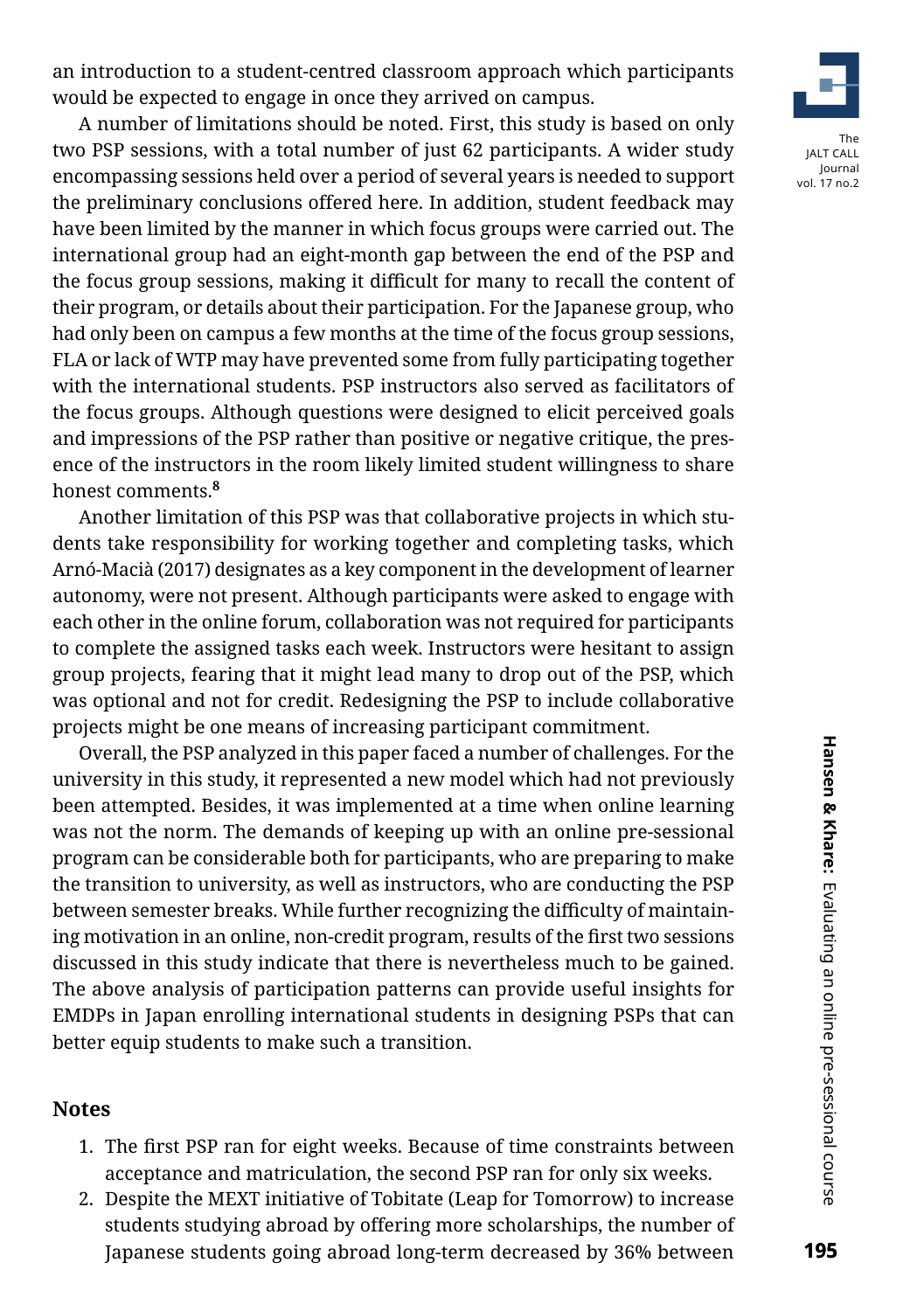2004 and 2014. Although students on short-term programs of one month or less have increased, such experiences are not long enough to have a significant impact on foreign language skills. Reasons for the drop may be linked to the declining birth rate, as well as a prolonged job-hunting period that puts Japanese students who study abroad long term (a year or more) at a disadvantage (Voice of America, 2017).

- 3. This PSP was designed to be taught by program faculty members on a rotating basis. Following the first two sessions, management of the PSP shifted to different instructors. Program assessment is not available for these sessions.
- 4. The EMDP policy asks entering students who have completed at least the final two years of their education entirely in English to self-identify as either (1) native or native-like speakers of English, or (2) ESL learners. Those who identify as the former are not required to take Englishlanguage proficiency tests during the orientation period but may do so if they wish. All students were required to take the writing test.
- 5. All recommendations for remedial English study were optional, but all students followed these recommendations. In several cases, students whose test scores indicated that remedial English was not required requested permission to enrol in ESL classes and were allowed to do so.
- 6. Online flashcards were created with Quizlet, a free application. Japanese translations for each term were included on the flashcards along with brief English definitions and/or images, so that the cards could also be used by international students wishing to improve their Japanese. 16 sets of flashcards with an average of 20 terms each were created. Students could choose to study any or all of these depending on their desired coursework in the EMDP.
- 7. In one case, a participant who lived in an area without regular access to the internet was not able to participate.
- 8. The three questions asked were as follows:

1. Discuss the activities in the PSP. What do you think was the goal of each?

2. Do you think the PSP had similarities or connections to either the content or the classroom style that you have experienced so far in your classes?

3. What critical thinking skills do you think are necessary for this program (EMDP) and why? Which of these do you think were covered in the PSP?

# **References**

Anderson, L. W., & Krathwohl, D. R. (2000). *Taxonomy for learning, teaching, and assessing: A revision of Bloom's Taxonomy of educational objectives*  (Abridged edition). Longman.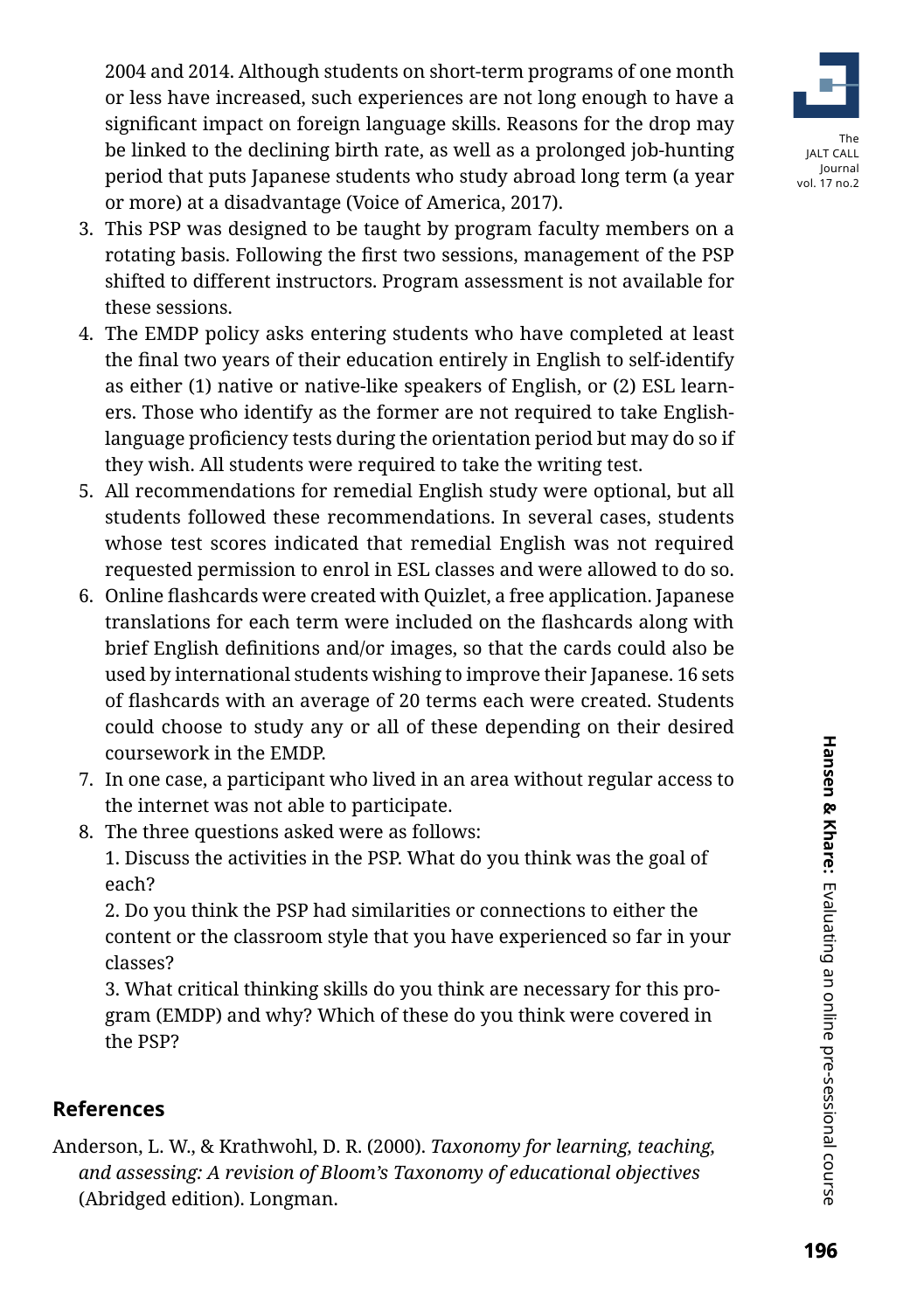The

Arnó-Macià, E. (2017). Learner autonomy and awareness through distance collaborative group work in English for academic purposes. In R. Breeze & C. Sancho Guinda (Eds.), *Essential competencies for English-medium university teaching* (pp. 183–200).

https://doi.org/10.1007/978-3-319-40956-6\_13

- Bradford, A. (2013). English-medium degree programs in Japanese universities: learning from the European Experience. *Asian Education and Development Studies*, *2*(3), 225–240.
- Copland, F., & Garton, S. (2011). "I felt that I do live in the UK now": International students' self-reports of their English language speaking experiences on a pre-sessional programme. *Language and Education*, *25*(3), 241–255. https://doi.org/10.1080/09500782.2011.566617
- Corwin, S. J. (2016). Homework is for home: Attitudes and practice. *CELE Journal*, *24*, 11–51.
- Dewaele, J-M., Comanaru, R S., & Faraco, M. (2015). The affective benefits of a pre-sessional course at the start of study abroad. In *EUROSLA Monograph Series*: *Vol. 4*. *Social interaction, identity and language learning during residence abroad* (pp. 95–114). EuroSLA.
- Kidder, T. (2003). *Mountains beyond mountains: The quest of Dr. Paul Farmer, a man who would cure the world*. Random House.
- McDougall, J. (2019). "I never felt like I was alone": A holistic approach to supporting students in an online, pre-university programme. *Open*  Learning: The Journal of Open, Distance and e-Learning, 34 (3), 241–256. https://doi.org/10.1080/02680513.2019.1583098
- Murugaiah, P., & Thang, S. M. (2010). Development of interactive and reflective learning among Malaysian online distant learners: An ESL instructor's experience. *The International Review of Research in Open and Distributed Learning*, *11*(3), 21–41.
- Park, J. H., & Choi, H. J. (2009). Factors influencing adult learners' decision to drop out or persist in online learning. *Journal of Educational Technology & Society*, *12*(4), 207–217.
- Steward, D. W., & Shamdasani, P. (2014). *Focus groups: Theory and practice* (3rd ed.). Sage Publications.
- Takase, A. (2007). Japanese high school students' motivation for extensive L2 reading. *Reading in a foreign language*, *19*(1), 1–18.
- Thorpe, A., Snell, M., Davey-Evans, S., & Talman, R. (2017). Improving the academic performance of non-native English-speaking students: The contribution of pre-sessional English language programmes. *Higher Education Quarterly*, *71*(1), 5–32.
- Toh, G. (2016). *English as medium of instruction in Japanese higher education: Presumption, mirage or bluff?* Palgrave Macmillan.
- Top Global University Project. (n.d.). Retrieved from https://tgu.mext.go.jp/en/ index.html

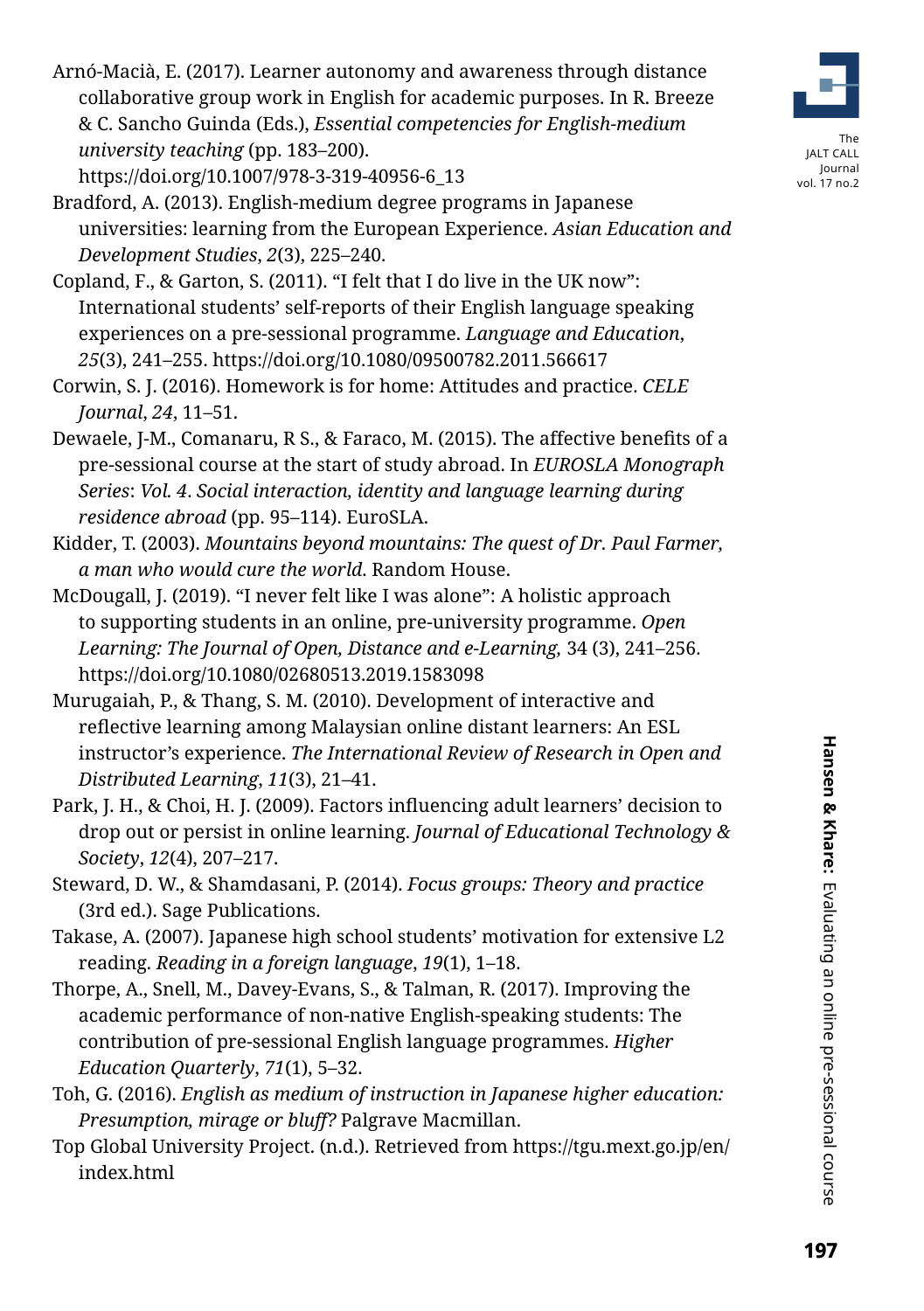Tsuchiya, K. (2016). Analysing interruption sequences in ELF discussions. In K. Murata (Ed.), *Exploring ELF in Japanese academic and business contexts: Conceptualization, research and pedagogic implications* (pp. 90–110). Routledge.



# **Appendix A**

*Questionnaire given to participants during orientation* 

- 1. How much of *Mountains Beyond Mountains* did you read?
- a. all of it.
- b. most of it.
- c. about half.
- d. a little.
- e. none.
- 2. Which of the following did you use and/or participate in? Circle as many as apply.
- a. English language study using links on Moodle.
- b. English language study using my own material.
- c. Japanese language study using links on Moodle.
- d. Japanese language study using my own material.
- e. vocabulary flashcards and quizzes.
- f. weekly discussion blogs.
- g. language journal.
- 3. Which parts (if any) of the study guides for *Mountains Beyond Mountains* did you use?
- a. background information and links.
- b. chapter summaries.
- c. vocabulary lists.
- d. I didn't use the study guides.
- 4. Which part(s) of the program did you find to be beneficial or useful? Circle as many as apply.
- a. English language study using links on Moodle.
- b. English language study using my own material.
- c. Japanese language study using links on Moodle.
- d. Japanese language study using my own material.
- e. vocabulary flashcards and quizzes.
- f. weekly discussion blogs.
- g. language journal.



The JALT CALL Journal vol. 17 no.2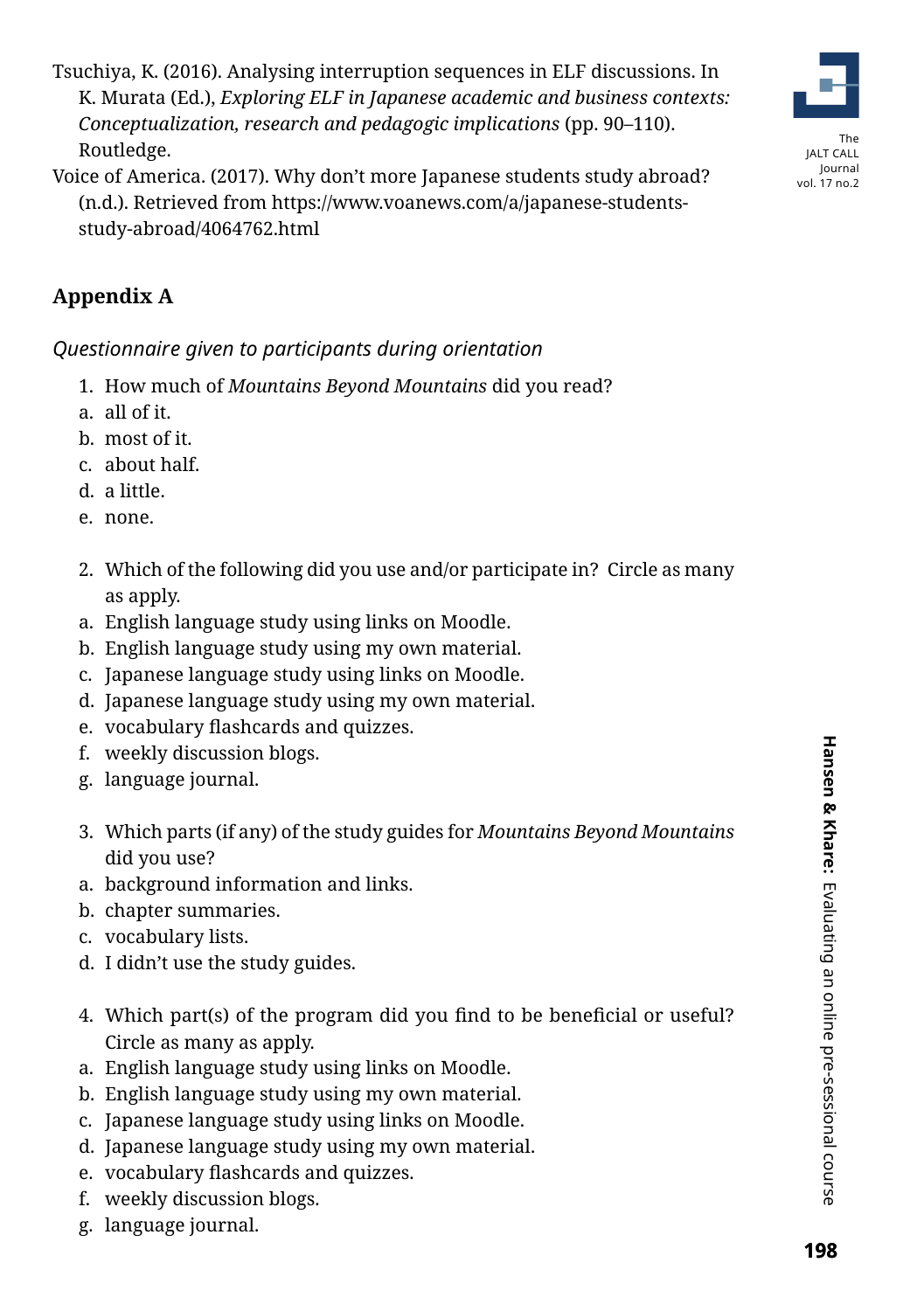- 5. Which part(s) of the program did you find to be difficult or NOT useful? Circle as many as apply.
- a. English language study using links on Moodle.
- b. English language study using my own material.
- c. Japanese language study using links on Moodle.
- d. Japanese language study using my own material.
- e. vocabulary flashcards and quizzes.
- f. weekly discussion blogs.
- g. language journal.
- 6. How many hours did you spend on activities each week (on average)?
- a. less than one hour
- b. one to two hours
- c. two to four hours
- d. more than four hours
- 7. Did you read/ watch any of the books/ movies recommended by the faculty members? If yes, which ones?
- 8. How did you feel about the length of the program?
- a. too long.
- b. a little too long.
- c. just right.
- d. a little short.
- e. too short.
- 9. How did you feel about the scheduling of the program?
- a. no problems.
- b. sometimes inconvenient because of my job.
- c. sometimes inconvenient because of other classes or studies.
- d. sometimes inconvenient because I couldn't access the internet.
- e. sometimes difficult because I was on vacation or traveling.
- f. sometimes difficult because I was busy with moving preparations.
- g. other:
- 10.Did you feel that the PSP Moodle site helped you connect with your classmates?
- a. yes, very much.
- b. yes, somewhat.
- c. no, not really.

Please add any comments or suggestions to help us improve the PSP in the future:



The JALT CALL Journal vol. 17 no.2